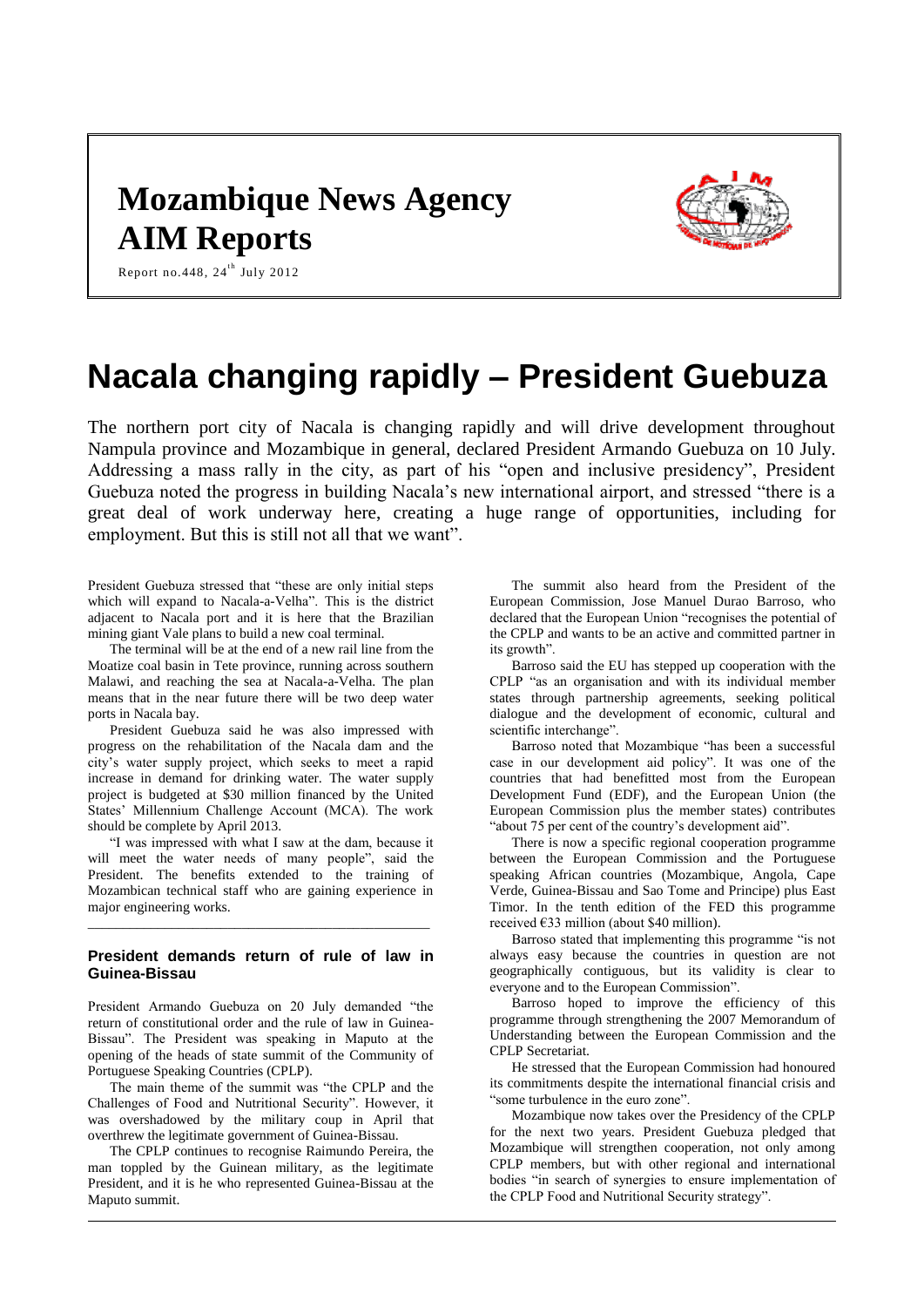## **President inaugurates gas fired power station**

President Armando Guebuza on 18 July inaugurated a gasfired power station at Ressano Garcia, on the border with South Africa. The natural gas comes from the Pande and Temane fields in Inhambane province which are operated by the South African petro-chemical giant Sasol. Most of the gas is exported via a pipeline to South African. A spur from the pipeline takes some of Mozambique's royalty gas, provided under the contract with Sasol, to the power station.

The power station is operated by the British company Aggreko, which has invested \$80 million in the project, in a joint venture with the South African Shanduka Group.

The power station will provide 15 megawatts to the Mozambican electricity company EDM, while the South African power utility Eskom will purchase 92.5 megawatts.

Currently, EDM has 369 megawatts of power generated by the Cahora Bassa dam to supply southern Mozambique, which is insufficient for domestic consumption.

Other gas-fired power stations are planned – a second in Ressano Garcia will generate 160 megawatts, and one in Chokwe, in the Limpopo Valley is planned to produce 140 megawatts. Both should be operational in 2014.

At the inauguration, President Guebuza declared that Ressano Garcia will become "one of the great centres of energy production in the country and in the region".

The new power station was "an important step in social and economic development, intended to boost the welfare of Mozambicans, through maximising the benefits associated with natural resources", the President declared.

He stressed that the availability of electricity is fundamental for attracting investment.

President Guebuza stressed that the availability of safe and reliable electricity was key for the development of agroindustries that would improve food and nutritional security and create jobs. Similarly, electricity was a sine qua non for improving health, education and water supply services.

He added that the discoveries of vast deposits of natural gas and of coal will become "preponderant factors" in the industrialisation of Mozambique. The construction of a new transmission line from the Zambezi Valley to the south and more projects to generate electricity from coal and gas would not only guarantee power for other parts of Mozambique, but could supply other southern African countries "where the availability of electricity has become critical in recent years".

### **New General Secretary for Renamo**

The National Council of Mozambique's main opposition party, Renamo, meeting in the northern city of Nampula on 6 July, elected 43 year old Manuel Bissopo as its new General Secretary.

He replaces Ossufo Momade, who had held the post for the previous six years. Like Momade, Bissopo is a Renamo deputy in the Mozambican parliament, the Assembly of the Republic. He is also a former Renamo political delegate in the central city of Beira.

Immediately after his election, Bissopo declared that he wanted to continue the work already planned under Momade "in the spirit of the cohesion of the Party".

He added, "I will do everything to create conditions so that young people find in Renamo an environment favourable to the development of their knowledge, thus contributing to the growth of our country".

The meeting also discussed preparations for Renamo's participation in the 2013 municipal elections and the 2014 presidential and parliamentary elections.

## **Anti-piracy patrols should move north**

Defence Minister Filipe Nyussi has argued that the antipiracy patrols currently undertaken by Mozambique, South Africa and Tanzania should move north to cover Kenyan.

"Currently, we are sharing our activities against piracy with South Africa and Tanzania", he said, "but one day we shall have to extend them to Kenya, to halt the enemy while he is still very distant from us, and before he constitutes an immediate internal threat".

Nyussi was speaking on 6 July, in the town of Boane, some 30 kilometres west of Maputo, at a meeting with foreign military attaches accredited to Mozambique.

He declared that "the problem of piracy and other transnational crimes goes beyond Mozambique's borders, and the strategy our country has adopted is to share maritime patrolling and inspection with other countries".

The idea, he added, is to involve all the member countries of the Southern African Development Community (SADC), with or without access to the sea, "so that we may fight together against these evils, since all of these countries are direct or indirect users of the sea, of Mozambican waters, and of the entire Mozambique Channel".

Nyussi added that the Mozambican armed forces (FADM) "are working at sea to protect economic interests, such as fisheries and tourism, as well as to prevent pollution of the sea. That's why we are training and involving more troops in these activities".

In August 2011, SADC adopted a maritime security strategy, intended to reduce the threat from Somali pirates in the Indian Ocean, and particularly the Mozambique Channel.

#### **Funds for Maputo – Catembe bridge guaranteed**

With the signing on 18 July in Beijing of an agreement between the Mozambican government and the Chinese Exim Bank, funds are now guaranteed to build a bridge across the Bay of Maputo, connecting central Maputo with the district of Catembe.

According to a source in the Ministry of Finance, the loan from the Exim Bank is for \$681.6 million, which is 85 per cent of the total cost of the project (\$725 million).

As for the rest of the money, ten per cent is in the form of a soft loan from the Exim Bank, and five per cent come from the Mozambican state budget.

The bridge will be built 48 metres above the bay, thus ensuring that ships of any size can enter and leave Maputo port at any time of day. The bridge will have two carriageways and a total length of 2.7 kilometres.

The project includes not only the bridge, but the construction of 120 kilometres of road from Catembe to Ponta de Ouro, an important tourist resort on the border with the South African province of KwaZulu-Natal.

The bridge will make Catembe a much more desirable place to live. Its population is expected to expand from the current 20,000 to perhaps as many as 400,000 in the next two to three decades. Many of these people will doubtless move from the more overcrowded neighbourhoods of Maputo.

This is a condensed version of the AIM daily news service. For details contact aim@aim.org.mz \_\_\_\_\_\_\_\_\_\_\_\_\_\_\_\_\_\_\_\_\_\_\_\_\_\_\_\_\_\_\_\_\_\_\_\_\_\_\_\_\_\_\_\_

\_\_\_\_\_\_\_\_\_\_\_\_\_\_\_\_\_\_\_\_\_\_\_\_\_\_\_\_\_\_\_\_\_\_\_\_\_\_\_\_\_\_\_\_\_\_\_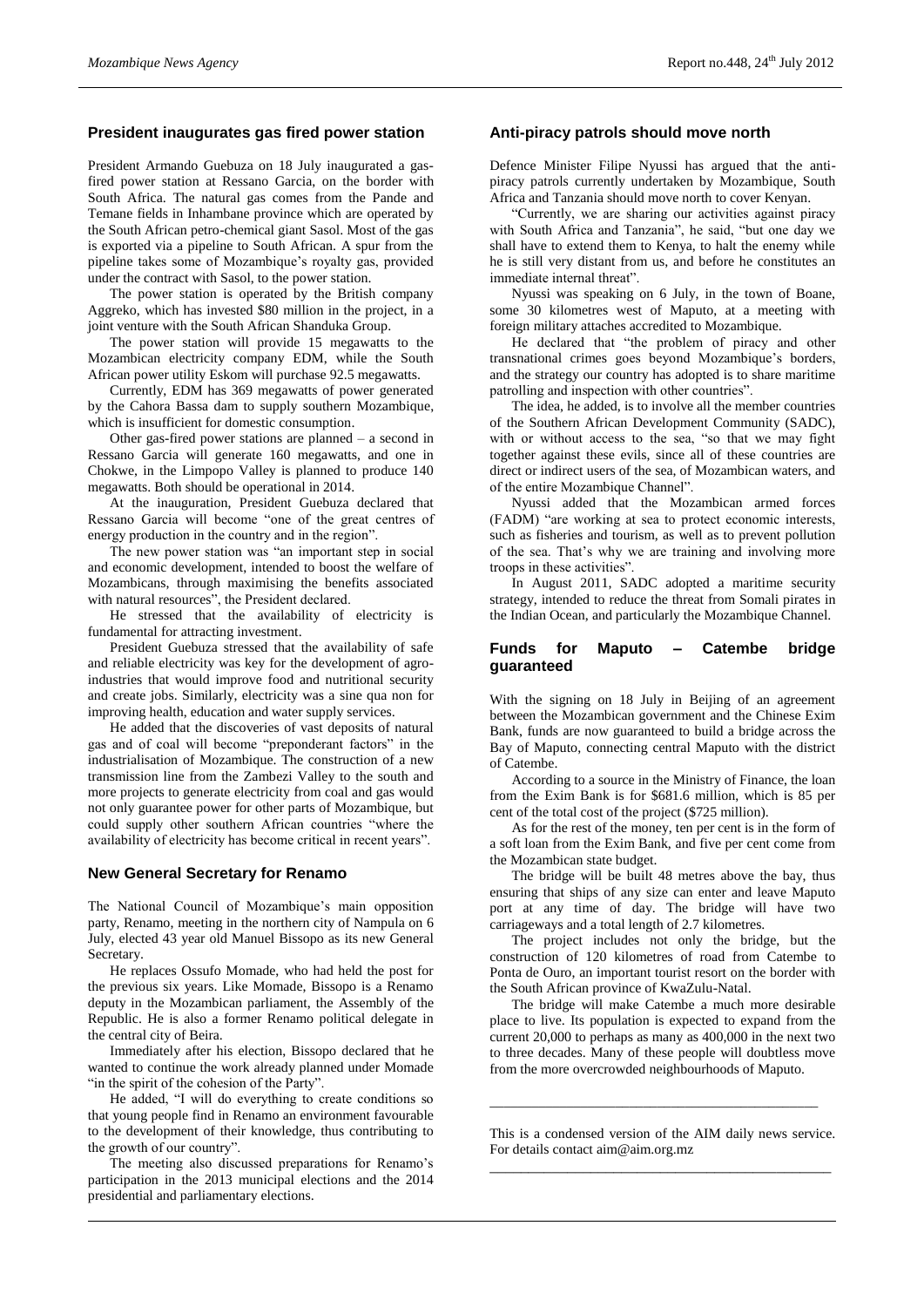## **Tourist operators violate labour legislation**

The Labour Inspectorate in the Mozambican Labour Ministry has detected 286 cases of violations of the country's labour legislation in tourist establishments in the Ponta de Ouro region, in the far south of the country.

In May, when President Armando Guebuza visited Ponta do Ouro, as part of his "open and inclusive presidency" local residents took the opportunity to complain at blatant illegalities committed by tourism employers.

An investigation was ordered, and a joint team from the Labour Inspectorate and the Economic Activities Inspectorate spent 10 days visiting 53 hotels and other tourist establishments, which employ a total of 1,003 workers.

According to Olga Manjate, the Maputo Provincial Director of Labour, 63 cases were found where employers violated the eight hour working day provision of the Labour Law. The normal working day is eight hours long, and the law states that anything above eight hours is overtime and involves additional payments to the workers.

The inspectors also found 29 cases where the employers had not taken out any insurance against accidents at work. Some of the establishments lacked safety and hygiene equipment, and some did not pay extra for night shifts.

Some employers did not pay their workers in the local currency, the metical, but in South African rand.

Manjate said that, of the 286 violations, 92 led to fines. In the other 194 cases, the employers were given warnings. "I should stress that the purpose of the inspection was not to punish, but to educate", she said.

Some of the employers claimed ignorance of the law. To ensure no repetition, the inspectors left two copies of the Labour Law in each establishment – one for the employer, and one for the workers.

The inspectors also suspended 15 foreigners who were working illegally. They were all given deadlines to regularize their situation.

"We are not trying to frighten investors away, but we want them to comply with Mozambican law", said Manjate.

She said her directorate would continue to inspect labour practices in Ponta do Ouro, since it was not tolerable for Mozambicans to be ill-treated in their own country by foreign employers.

### **Climate change discussed in Maputo**

By the end of this year, Mozambique will have a National Climate Change Strategy which will include the strategic objectives the country hopes to attain to make it more resilient to the impacts of climate change.

According to the Permanent Secretary of the Environment Ministry, Mauricio Xerinda, the strategy seeks to endow the country with opportunities to mitigate greenhouse gas emissions and to achieve sustainable development – that is, development which meets the needs of the present without compromising the needs of future generations

Xerinda was speaking at the opening on 17 July of a National Seminar on Climate Change Funding, attended by government institutions, donors, financial institutions and civil society organisations.

"Climate change has ceased to be seen as something that only affects the environment", said Xerinda. "It affects all the key sectors of socio-economic development, notably agriculture and food security, human health, sanitation, livestock, forestry, trade, water resources, tourism, and fishery resources".

## **Police announce arrest of five kidnappers**

The spokesperson for the Mozambican Police, Pedro Cossa, on 17 July confirmed that five people have been arrested as suspects in the cases involving the kidnapping of Mozambican and foreign businessmen and the extraction of huge ransoms from their families.

Cossa declined to reveal the names of those arrested, in order not to interfere with continuing police investigations. He told reporters that all five are Mozambican citizens, one is a woman and one is the son of a senior police officer.

Over the last five months there have been 22 kidnappings, mostly in Maputo and the neighbouring city of Matola, but also in the central provinces of Sofala and Tete. Cossa insisted that the same gang was responsible for all the abductions. He said they had imprisoned their victims in three places in Matola – two farms and a residence.

In addition to those now in custody, the police are looking for a further ten people.

## **Vast investment needed in transport sector**

The total investment required in Mozambique's transport and communications infrastructures over the next five years is in excess of 400 billion meticais (about \$14.3 billion), Transport Minister Paulo Zucula told a Maputo press conference on 13 July.

This dwarfs the amount invested over the past three years. Zucula said that since 2009 the government and its private sector partners have invested over 28 billion meticais in ports, railways, civil aviation, roads and telecommunications.

This was much lower than required given the pressure from private investment in other sectors of the economy. "The expectations are enormous and our internal resources are scarce", said Zucula.

The immediate projects, beginning this year, and costed at over 150 billion meticais, are aimed at solving the logistical problems involved in transporting huge volumes of coal from the mines in the Moatize coal basin, in Tete province, to the sea.

### **EU to donate €41 million**

The European Union on 19 July agreed to provide Mozambique with  $\epsilon$ 41 million to support local economic development, the rule of law, and non-state actors.

The agreement formalising this support was signed in Maputo by Mozambique's Deputy Foreign Minister, Henrique Banze, and the head of the EU delegation in Mozambique, Paul Malin. The ceremony was witnessed by President Armando Guebuza, and by the President of the European Commission, Jose Durao Barroso.

The support for local economic development accounts for  $E27$  million, and "will fundamentally contribute to support our districts", said Banze. The money will be spent in the districts of Sofala province, in the centre of the country, and of Inhambane and Gaza in the south. Through this aid, the government hopes to "empower the districts" by providing them with a greater capacity for production and productivity.

"Our expectation is that we will continue to work with the European Union in these and other areas to reach our ultimate goal, which is the fight against poverty and the development of our country", declared Banze.

Malin said that EU is one of Mozambique's largest and oldest partners, and the agreement bears witness to their longstanding cooperation.